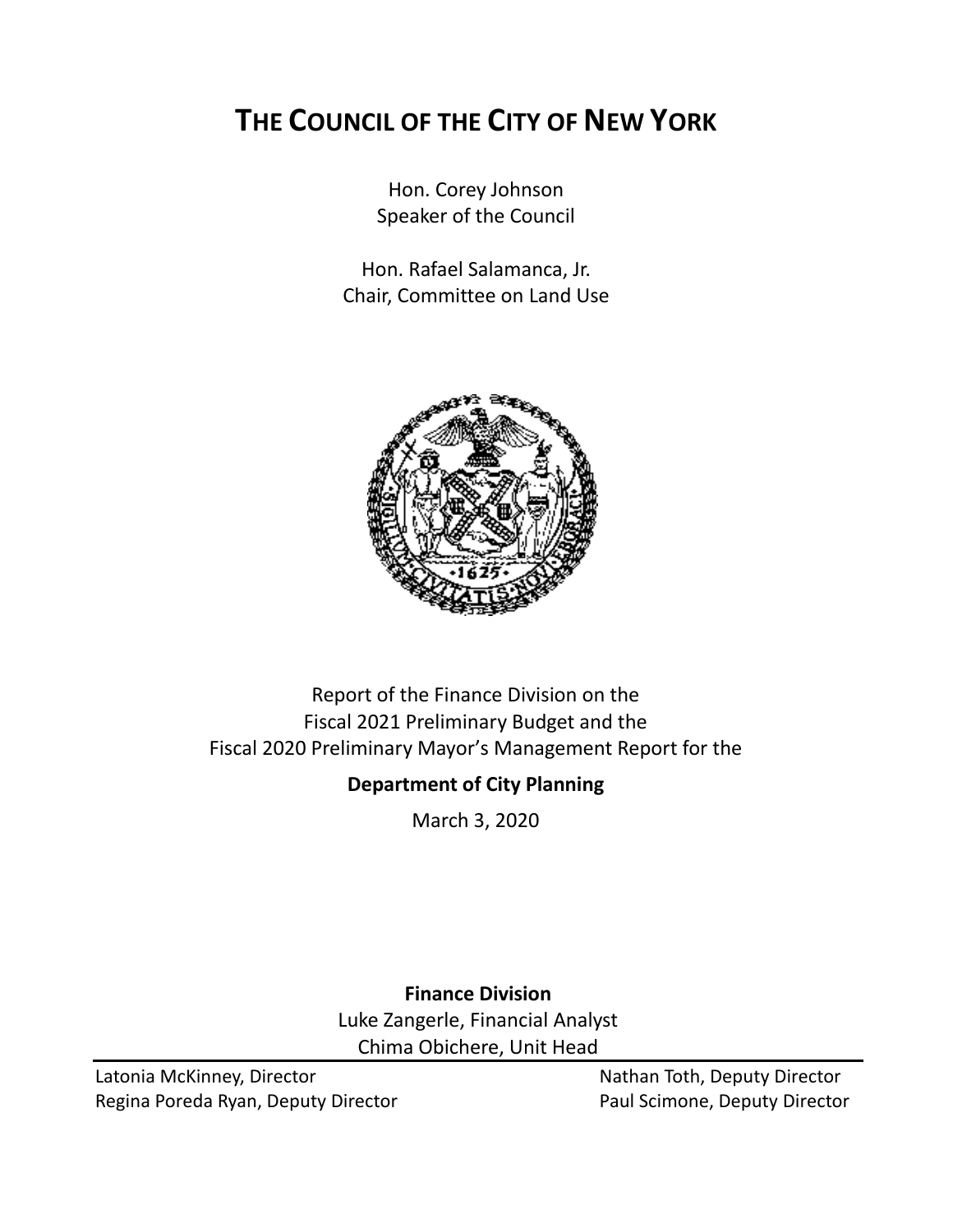### **Table of Contents**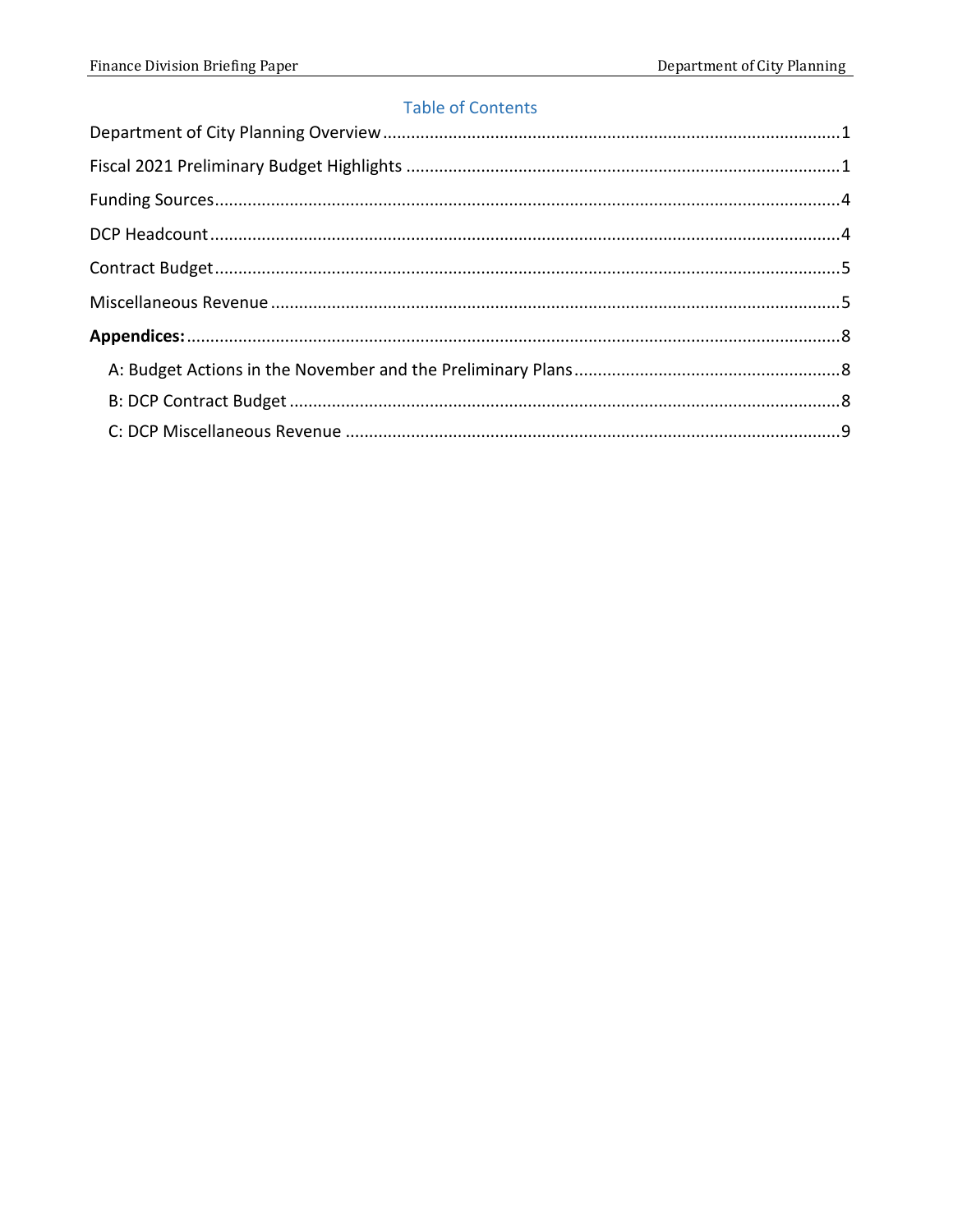### <span id="page-2-0"></span>Department of City Planning Overview

The Department of City Planning (DCP) is New York City's primary land use agency and is instrumental in designing the City's physical and socioeconomic framework.

DCP's goals include:

- Catalyze long-term neighborhood improvement through integrated planning;
- Encourage housing production, affordability, and quality;
- Promote economic development and job growth;
- Enhance resiliency and sustainability of neighborhoods;
- Ensure integrity, timeliness, and responsiveness in land use reviews; and
- Supply objective data and expertise to a broad range of planning functions and stakeholders.

### <span id="page-2-1"></span>Fiscal 2021 Preliminary Budget Highlights

The Department of City Planning's Fiscal 2021 Preliminary Budget totals \$45 million (including City and non-City funds). DCP's Fiscal 2021 Preliminary Budget is \$6.3 million or approximately 12.3 percent less than the Fiscal 2020 Adopted Budget of \$51.3 million. For Fiscal 2021, DCP's budget includes \$31.3 million or 70 percent for Personal Services (PS) and \$13.5 million or 30 percent for Other Than Personal Services (OTPS). The PS costs includes all full-time and part-time positions as well as overtime spending. The OTPS costs includes property, equipment, supplies, and services contracted out.

Since adoption of the Fiscal 2020 Budget, PS spending for Fiscal 2020 has decreased by \$231,000, while OTPS spending has increased by \$1.6 million, or five percent.



**PS vs OTPS Breakdown**

**Personal Services Publisher Than Personal Services**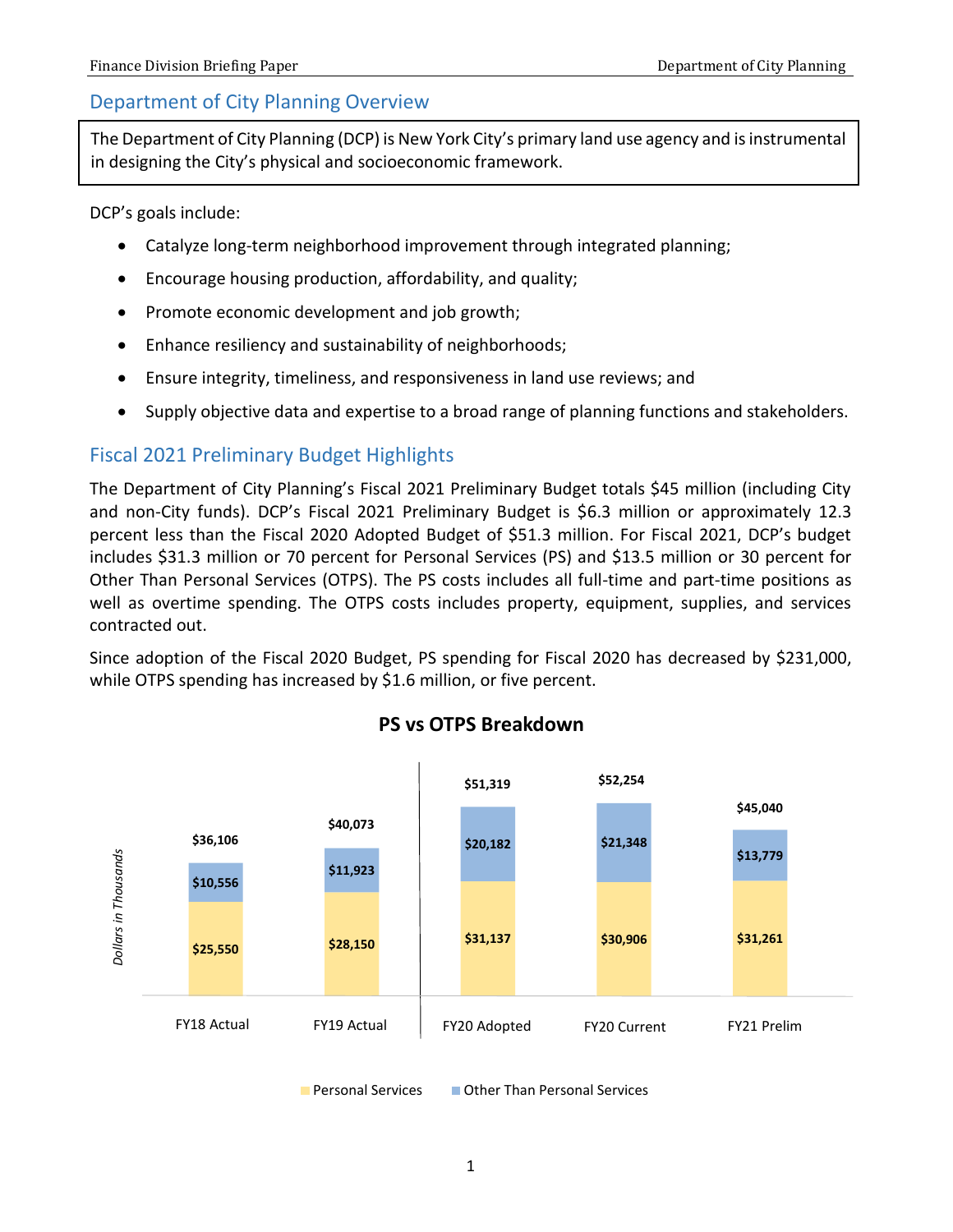Since adoption of the Fiscal 2020 Budget, the November 2019 and Preliminary Financial Plan have introduced very minimal changes to DCP's budget. Neither Plan introduced new needs.

The key actions included in DCP's Fiscal 2021 Preliminary Plan are as follows: a \$400,000 reduction in Fiscal 2020 due to environmental consulting re-estimates, and \$150,000 in personal services savings in Fiscal 2021 only. The changes introduced in the Preliminary Plan are listed in Appendix A on page 8, as are the changes included in the November 2019 Plan. Major changes introduced in the November and Preliminary Plans include the following actions.

#### *Savings*

**Fiscal 2020 PS Accruals.** In the November 2019 Plan, DCP realized \$274,705 in savings through personal services accruals in Fiscal 2020 only.

**PS Savings.** Due to hiring delays, the Fiscal 2021 Preliminary Plan includes savings of \$150,000 from personal services costs in Fiscal 2021 only.

**Environmental Consulting Re-Estimates.** Due to a re-estimate, the Department anticipates a cost savings of \$400,000 in Fiscal 2020 only from costs associated with environmental consulting contracts.

#### *Other Adjustments*

**Edgemere Rezoning.** The November 2019 Plan includesfederal Community Development Block Grant (CDBG) funding of \$1.2 million in Fiscal 2020 and \$1.7 million in Fiscal 2021 for the Edgemere rezoning project in South East Queens. The Department for Housing Preservation and Development (HPD) manages this project, using on-call environmental consultants contracted by DCP.

**Build it Back Phase 1.** The November 2019 Plan includes \$298,000 in federal CDBG funding for the Build it Back program in Fiscal 2020 only. HPD manages Build it Back as a disaster relief program using on-call environmental consultants contracted by DCP.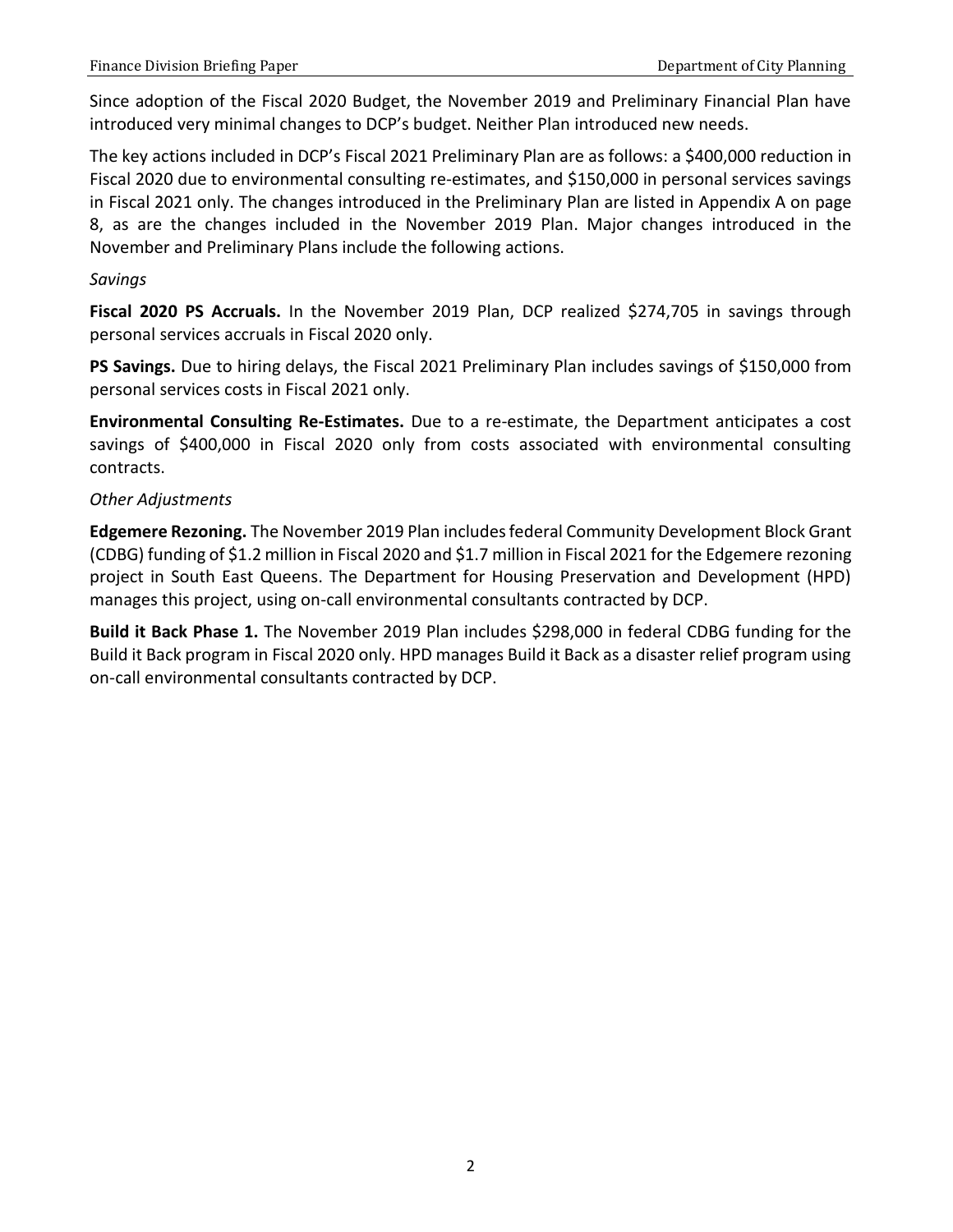#### Financial Plan Summary

| Table 1: Department of City Planning Financial Plan Summary |  |  |
|-------------------------------------------------------------|--|--|
|-------------------------------------------------------------|--|--|

|                                        | <b>FY18</b> | <b>FY19</b> | <b>FY20</b> | <b>Preliminary Plan</b> |             | *Difference    |
|----------------------------------------|-------------|-------------|-------------|-------------------------|-------------|----------------|
| <b>Dollars in Thousands</b>            | Actual      | Actual      | Adopted     | <b>FY20</b>             | <b>FY21</b> | FY20-FY21      |
| Spending                               |             |             |             |                         |             |                |
| <b>Personal Services</b>               | \$25,550    | \$28,150    | \$31,136    | \$30,906                | \$31,261    | \$125          |
| <b>Other Than Personal Services</b>    | 10,556      | 11,923      | 20,182      | 21,348                  | 13,779      | ( \$6,403)     |
| <b>TOTAL</b>                           | \$36,106    | \$40,073    | \$51,318    | \$52,254                | \$45,040    | ( \$6,278)     |
| <b>Personal Services</b>               |             |             |             |                         |             |                |
| <b>Additional Gross Pay</b>            | \$482       | \$1,398     | \$331       | \$331                   | \$331       | \$0            |
| <b>Full-Time Salaried - Civilian</b>   | 23,498      | 25,350      | 29,031      | 28,801                  | 28,995      | (36)           |
| <b>Other Salaried &amp; Unsalaried</b> | 1,545       | 1,374       | 1,742       | 1,742                   | 1,903       | 161            |
| Overtime - Civilian                    | 25          | 27          | 32          | 32                      | 32          | 0              |
| P.S. Other                             | 0           | 0           | 0           | 0                       | 0           | 0              |
| <b>SUBTOTAL</b>                        | \$25,550    | \$28,149    | \$31,136    | \$30,906                | \$31,261    | \$125          |
| <b>Other Than Personal Services</b>    |             |             |             |                         |             |                |
| <b>Contractual Services</b>            | \$2,880     | \$4,419     | \$12,490    | \$13,644                | \$6,226     | ( \$6,264)     |
| Fixed & Misc. Charges                  | 4           | 5           | 1           | 1                       | 1           | <sup>0</sup>   |
| Other Services & Charges               | 7,348       | 7,169       | 7,385       | 7,332                   | 7,249       | (136)          |
| Property & Equipment                   | 146         | 114         | 68          | 71                      | 68          | O              |
| Supplies & Materials                   | 178         | 217         | 238         | 300                     | 235         | (3)            |
| <b>SUBTOTAL</b>                        | \$10,556    | \$11,924    | \$20,182    | \$21,348                | \$13,779    | ( \$6,403)     |
| <b>TOTAL</b>                           | \$36,106    | \$40,073    | \$51,318    | \$52,254                | \$45,040    | (\$6,278)      |
| <b>Funding</b>                         |             |             |             |                         |             |                |
| <b>City Funds</b>                      |             |             | \$27,470    | \$26,839                | \$25,800    | (52)           |
| State                                  |             |             | 0           | 69                      | 0           | 0              |
| Federal - Community Development        |             |             | 22,505      | 24,003                  | 17,897      | (4,608)        |
| Federal - Other                        |             |             | 1,343       | 1,343                   | 1,343       | 0              |
| <b>TOTAL</b>                           | \$36,106    | \$40,073    | \$51,318    | \$52,254                | \$45,040    | ( \$6,278)     |
| <b>Budgeted Headcount</b>              |             |             |             |                         |             |                |
| <b>Full-Time Positions - Civilian</b>  | 296         | 309         | 359         | 359                     | 362         | 3              |
| <b>TOTAL</b>                           | 296         | 309         | 359         | 359                     | 362         | $\overline{3}$ |

*\*The difference of Fiscal 2020 Adopted Budget compared to Fiscal 2021 Preliminary Budget.*

For Fiscal 2020, adjustments in the Preliminary Plan result in a net increase of \$936,000. The majority of this increase is due, in part, to the Edgemere rezoning project funded with federal CDBG. DCP's budget shows an increase of \$1.5 million in non-city funding since adoption.

DCP's Fiscal 2021 Preliminary Budget is \$6.3 million less than its Adopted Budget for Fiscal 2020. A \$6.4 million decrease in OTPS spending offsets a PS increase of \$125,000. The decrease in OTPS spending is caused by the expiration of Fiscal 2020 funds for one-time or temporary projects totaling \$8.7 million that are not currently in the Fiscal 2021 Financial Plan including: \$700,000 for Resiliency Planning, \$2.5 million for the build-out of DCP's Paperless Filing System and \$5.5 million for environmental consulting that were one-time transfers from prior years. The decrease in City funding for DCP in Fiscal 2020 is \$631,000 since adoption.

See Appendix A, on page 8 for a breakdown of all actions.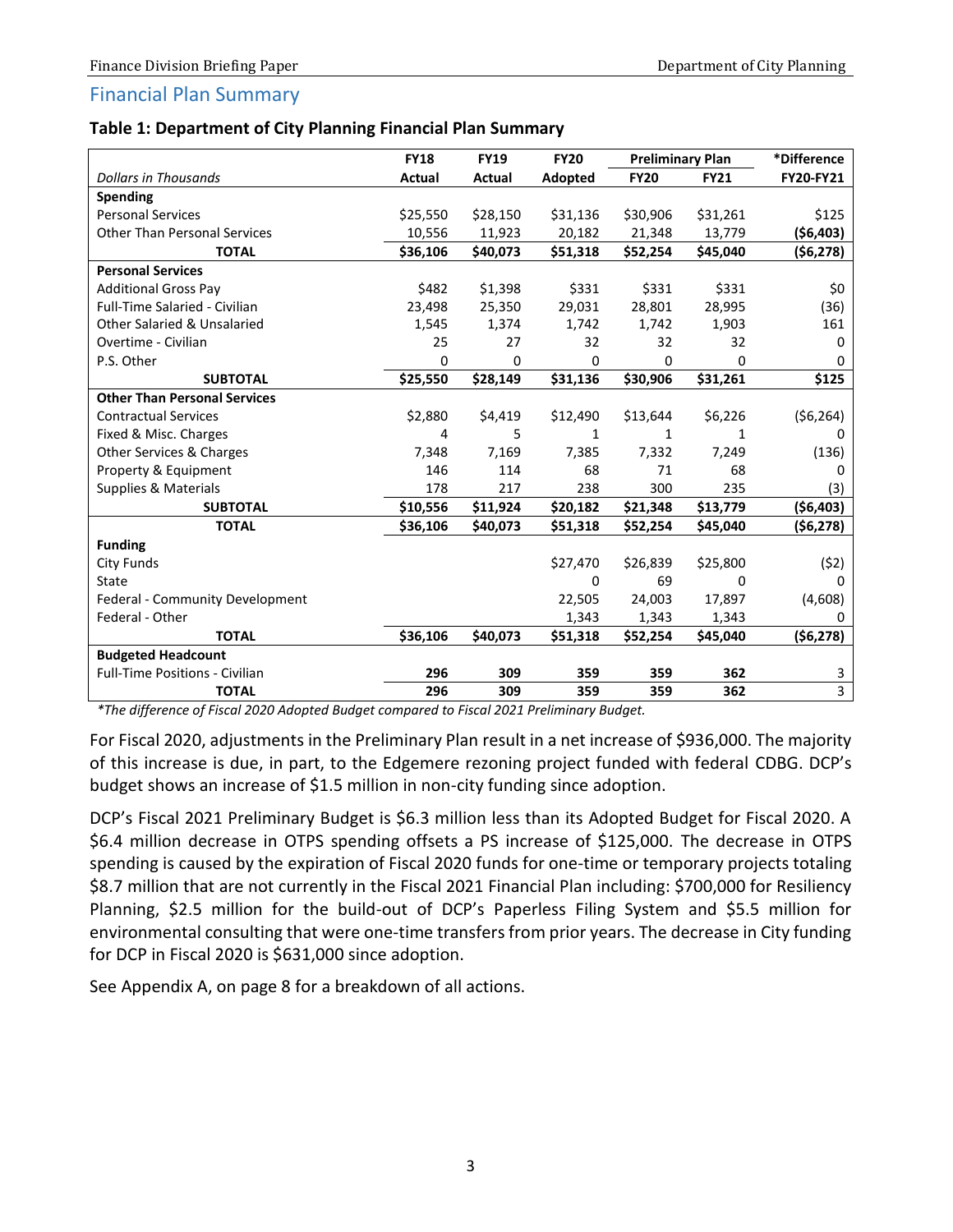### <span id="page-5-0"></span>Funding Sources

DCP's budget is supported through two primary funding sources. Of the total budget, City tax-levy accounts for 57.3 percent and federal funding accounts for 42.7 percent. The Fiscal 2021 Preliminary Plan recognizes a total of \$19.6 million in federal grants. Some major federal grants include:

- \$15.2 million in Community Development Block Grant for planning and administration;
- \$2.7 million in Community Development Block Grants for disaster recovery; and
- $\bullet$  \$1.3 million for Urban Mass transportation Studies.



### <span id="page-5-1"></span>DCP Headcount

#### **Table 2: DCP Headcount Breakdown**

|                  | Fiscal 2020<br>Adopted<br>Headcount | Fiscal 2020<br><b>Budgeted</b><br>Headcount | Actual<br>Headcount | Under,<br>(Over) | Fiscal 2021<br><b>Budgeted</b><br>Headcount | FY20-FY21<br><b>Difference</b> |
|------------------|-------------------------------------|---------------------------------------------|---------------------|------------------|---------------------------------------------|--------------------------------|
| Full-Time        |                                     |                                             |                     |                  |                                             |                                |
| <b>Positions</b> | 359                                 | 359                                         | 309                 | 50               | 362                                         |                                |

*Note: a) Budgeted headcount is based on Preliminary Plan; b) Actuals based on Jan 2020*

DCP's headcount for Fiscal 2020 remains constant when compared to the Fiscal 2020 Adopted Budget at 359 positions. Of these budgeted positions, 158 are funded through City funds, 180 by federal CDBG, and 21 through other federal or state grants. As of January 2020, the Department is 50 positions under its budgeted headcount when compared to the Fiscal 2020 Adopted Plan, a vacancy rate of 14 percent, as shown in the "DCP Headcount" table.

<span id="page-5-2"></span>DCP's headcount for Fiscal 2021 is projected to increase by three positions over the Fiscal 2020 Adopted headcount.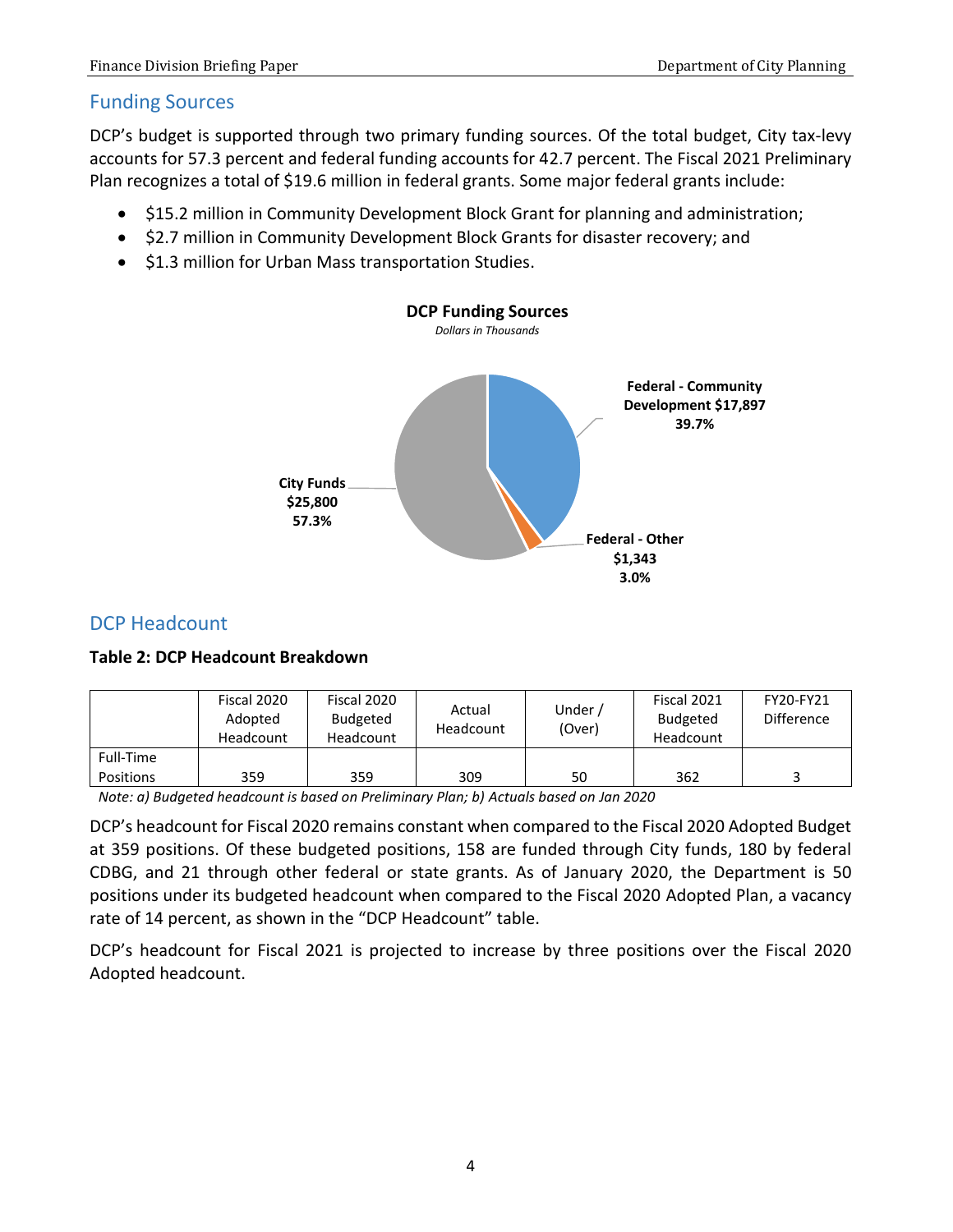### Contract Budget

The New York City Charter mandates the preparation of a Contract Budget to identify expenditures for contractual services, which are defined as any technical, consultant or personnel service provided

to the City by means of a contract. The Contract Budget is a subset of the OTPS portion of the City's Expense Budget. The Administration prepares a Contract Budget twice each fiscal year. The Fiscal 2021 Preliminary Budget totals \$17 billion for procurement expenditures across all agencies with over 17,873 contracts.

DCP's Fiscal 2021 Contract Budget totals \$6.7 million for 19 contracts, accounting for 48.3 percent of the Department's OTPS budget.



Contracts for professional services comprise 75 percent of the Department's total contact budget, with a total of \$5 million in Fiscal 2021. Contracts in this category support environmental consulting services for planning projects. Furthermore, DCP utilizes contractual services for office services, maintenance and repair of equipment, as well as for support of data processing hardware and software.

### <span id="page-6-0"></span>Miscellaneous Revenue

The Department of City Planning generates revenue from sources that include fees for Zoning Verification Letters, City Environmental Quality Review (CEQR), Uniform Land Use Review Procedure (ULURP), and the sale of maps and publications. In the Fiscal 2021 Preliminary Budget, these fees associated with land use actions in the City, including the CEQR process and ULURP, are projected to account for approximately 51 percent of the Department's total miscellaneous revenue for Fiscal 2021 with federal grants accounting for the rest.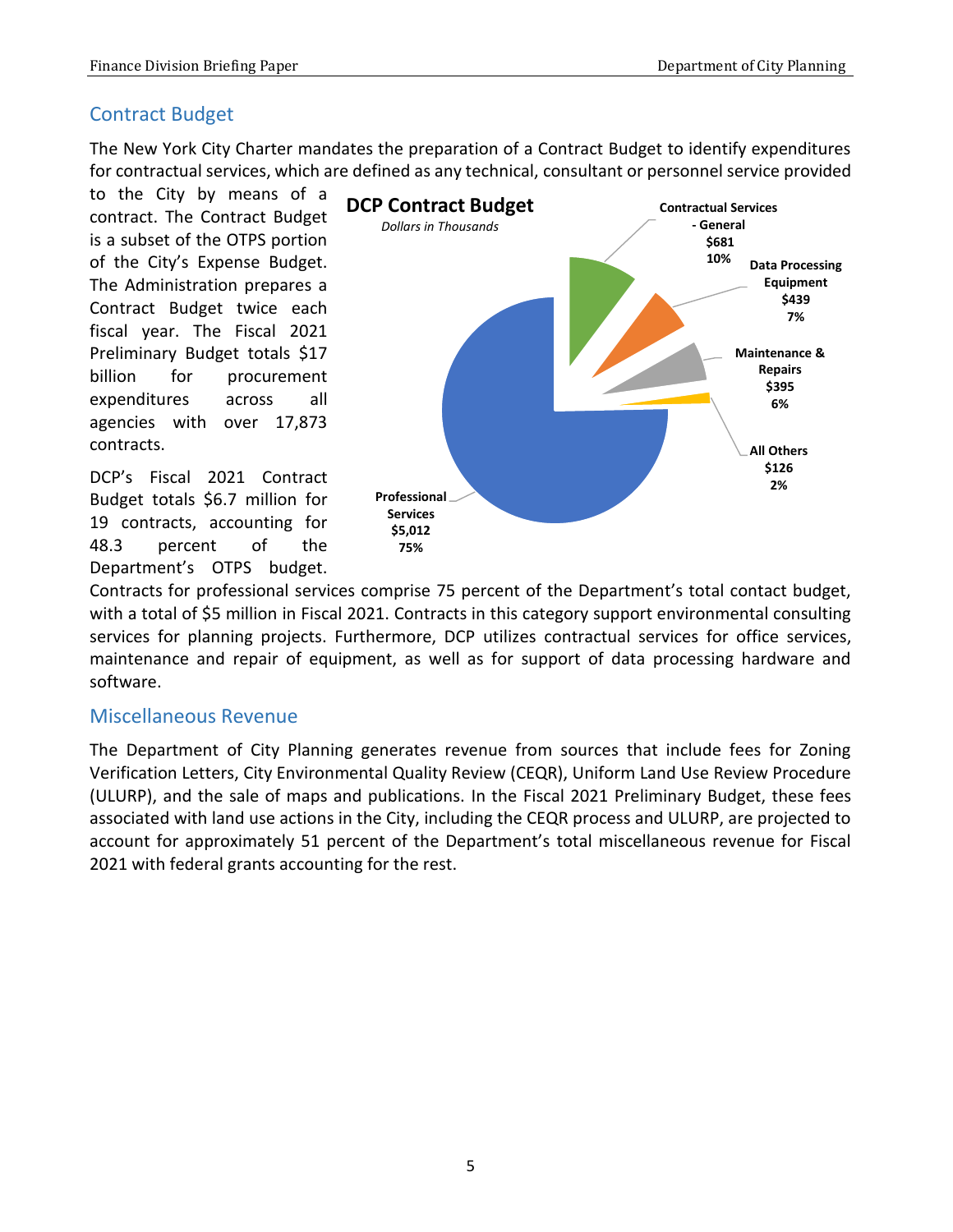

### **DCP Miscellaneous Revenue**

#### **Table 3: PMMR Performance Measures**

|                                                                                     | <b>Actual</b> |             | <b>Target</b> |             | 4-Month<br>Actual |             |             |
|-------------------------------------------------------------------------------------|---------------|-------------|---------------|-------------|-------------------|-------------|-------------|
| <b>Performance Indicators</b>                                                       | <b>FY17</b>   | <b>FY18</b> | <b>FY19</b>   | <b>FY20</b> | <b>FY21</b>       | <b>FY19</b> | <b>FY20</b> |
| Economic development and housing proposals completed and<br>presented to the public | 45            | 74          | 26            | $\ast$      | $\ast$            | 3           | 1           |
| Neighborhood enhancement proposals completed and presented<br>to the public         | 28            | 25          | 22            | $\ast$      | $\ast$            | 8           | 12          |
| Planning information and policy analysis initiatives presented to<br>the public     | 262           | 267         | 351           | $\ast$      | $\ast$            | 138         | 84          |
| Simple zoning actions certified/referred                                            | 68            | 63          | 76            | $\ast$      | $\ast$            | 15          | 23          |
| - Certified/referred within 12 months (%)                                           | 62%           | 68%         | 79%           | 70%         | 70%               | 80%         | 70%         |
| Zoning actions with CEQR (EAS) certified/referred                                   | <b>NA</b>     | <b>NA</b>   | <b>NA</b>     | $\ast$      | $\ast$            | <b>NA</b>   | 18          |
| - Certified/referred within 15 months (%)                                           | <b>NA</b>     | <b>NA</b>   | <b>NA</b>     | 70%         | 70%               | <b>NA</b>   | 22%         |
| Zoning actions with CEQR (EIS) certified/referred                                   | <b>NA</b>     | <b>NA</b>   | <b>NA</b>     | $\ast$      | $\ast$            | <b>NA</b>   | 3           |
| - Certified/referred within 22 months (%)                                           | <b>NA</b>     | <b>NA</b>   | <b>NA</b>     | 70%         | 70%               | <b>NA</b>   | 33%         |
| City projects (non-zoning) certified/referred                                       | 70            | 60          | 43            | $\ast$      | $\ast$            | 16          | 26          |
| - Certified/referred within 6 months (%)                                            | 96%           | 97%         | 74%           | 70%         | 70%               | 88%         | 85%         |
| Renewals and South Richmond actions certified/referred                              | 58            | 63          | 78            | $\ast$      | $\ast$            | 32          | 21          |
| $-$ Certified/referred within 6 months (%)                                          | 88%           | 92%         | 94%           | 70%         | 70%               | 91%         | 90%         |
| E-mails responded to in 14 days (%)                                                 | 83%           | 45%         | 63%           | 85%         | 85%               | 94%         | 50%         |
| Letters responded to in 14 days (%)                                                 | 71%           | 51%         | 66%           | 50%         | 50%               | 76%         | 54%         |
| Completed customer requests for interpretation                                      | 12            | 14          | 15            | $\ast$      | $\ast$            | <b>NA</b>   | <b>NA</b>   |
| CORE customer experience rating (0 - 100)                                           | 99            | 99          | <b>NA</b>     | 90          | 90                | <b>NA</b>   | <b>NA</b>   |

- The number of economic development and housing proposals completed and presented to the public continues to trend downward in Fiscal 2020. During the first four months of Fiscal 2020, there was one proposal presented to the public, this is down from three during the same Fiscal 2019 reporting period. Fiscal 2019 saw a 35 percent decrease in the number of proposals presented from Fiscal 2018.
- During the first four months of Fiscal 2020, planning information and policy analysis initiatives presented to the public decreased to 84 from 138 in the first four months of Fiscal 2019. Adding to the overall decrease in DCP's dissemination of data to the public, the lack of specificity in the scope of these initiatives makes their assessment difficult.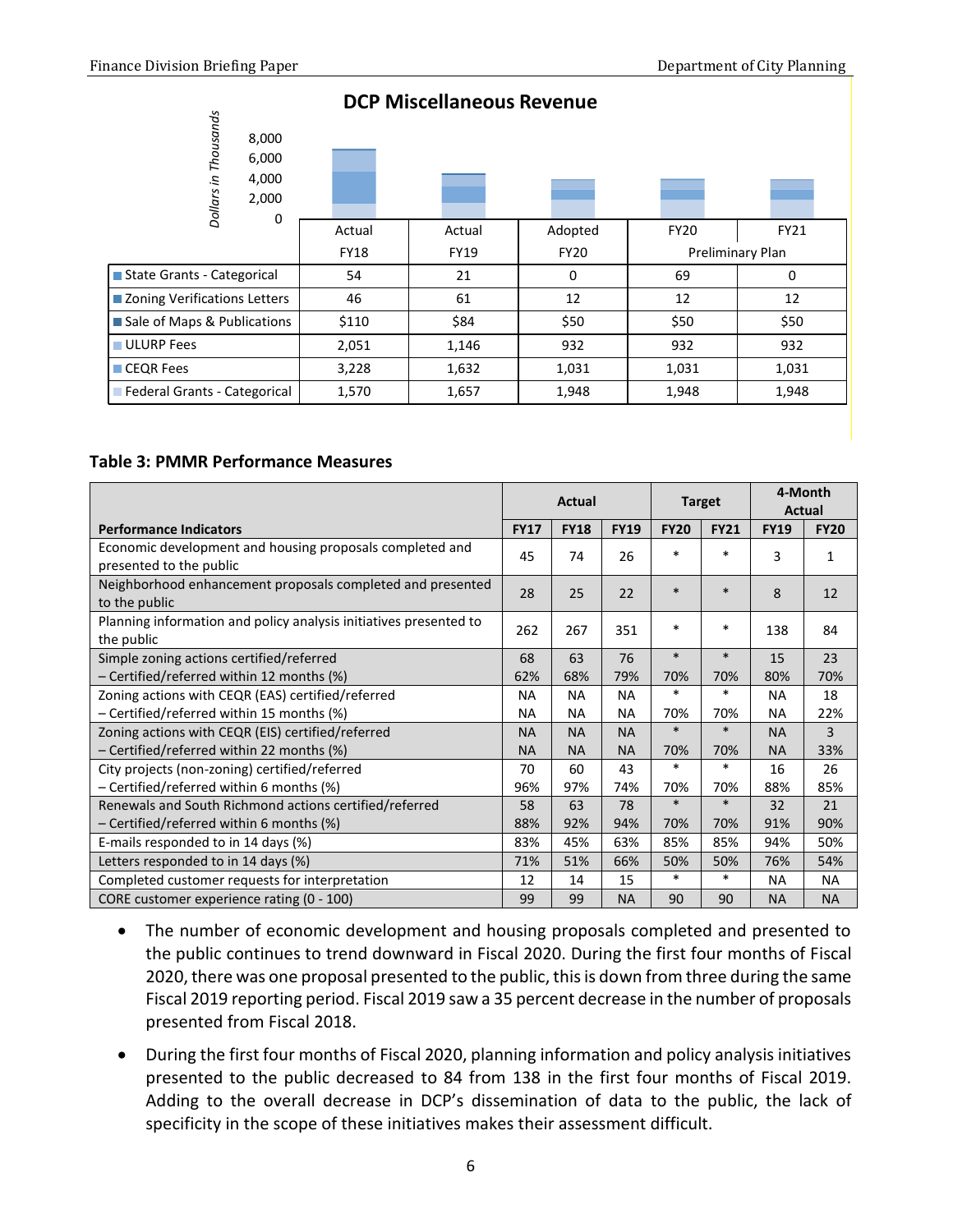- The City Environmental Quality Review (CEQR) certification/referral process, which identifies any potential adverse environmental effects of proposed discretionary land use changes by applicants, continues to underperform. In the first four months of Fiscal 2020, only 22 percent of zoning actions with CEQR were certified/referred within 15 months compared to 31 percent in the first four months of Fiscal 2019. According to DCP, the majority of zoning actions with CEQR failed to certify within their 15-month target due to a significant increase in applications pertaining to complex projects.
- Letters responses in 14 days and email responses in 14 day fell in the first four months of Fiscal 2020. A total of 54 percent of letters were responded to within 14 days, down from 76 percent; while 50 percent of emails were responded to within 14 days, down from 94 percent.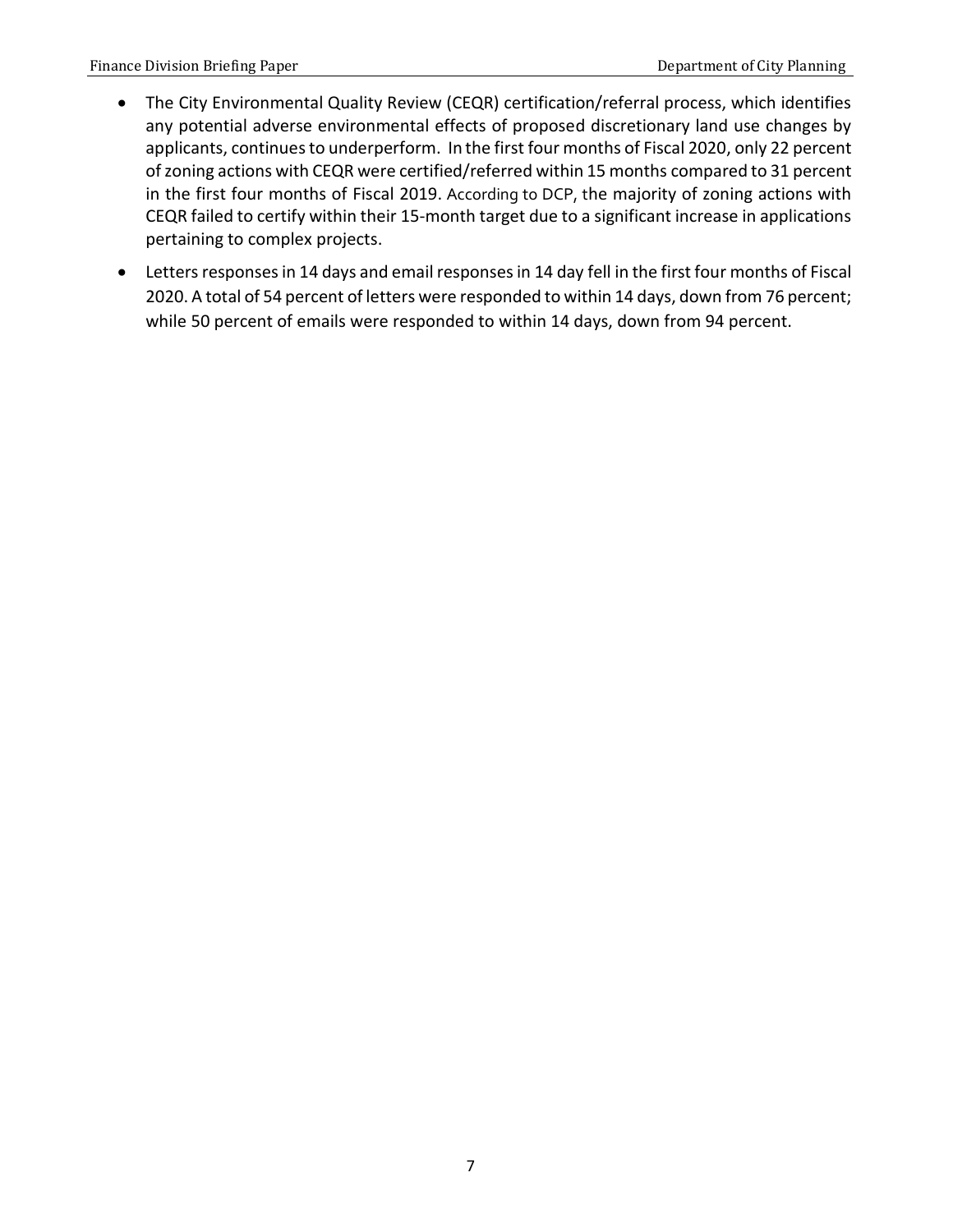# <span id="page-9-0"></span>**Appendices:**

### <span id="page-9-1"></span>A: Budget Actions in the November and the Preliminary Plans

|                                       | <b>FY20</b> |                 |          | <b>FY21</b> |                 |              |
|---------------------------------------|-------------|-----------------|----------|-------------|-----------------|--------------|
| <b>Dollars in Thousands</b>           | City        | <b>Non-City</b> | Total    | City        | <b>Non-City</b> | Total        |
| DCP Budget as of the Adopted FY20     |             |                 |          |             |                 |              |
| <b>Budget</b>                         | \$27,470    | \$23,848        | \$51,318 | \$26,166    | \$17,544        | \$43,710     |
| <b>Other Adjustments</b>              |             |                 |          |             |                 |              |
| <b>Build it Back Phase 1s</b>         | $\Omega$    | 298             | 298      | $\Omega$    | 0               | 0            |
| Collective Bargaining - CSBA          | 44          | 0               | 44       | 48          | 0               | 48           |
| <b>Edgmere Rezoning</b>               | $\Omega$    | 1,200           | 1,200    | 0           | 1,696           | 1,696        |
| Records Management - Grant Award      | 0           | 69              | 69       | $\Omega$    | 0               | 0            |
| <b>Subtotal, Other Adjustments</b>    | \$44        | \$1,567         | \$1,611  | \$48        | \$1,696         | \$1,744      |
| <b>Savings</b>                        |             |                 |          |             |                 |              |
| Agency Phone Plan Review              | (\$1)       | \$0             | (51)     | (52)        | \$0             | (\$2)        |
| <b>PS Savings</b>                     | 0           | 0               | 0        | (150)       | 0               | (150)        |
| <b>FY20 PS Accruals</b>               | (275)       | 0               | (275)    | O           | 0               | <sup>0</sup> |
| <b>EIS Reestimates</b>                | (400)       | 0               | (400)    | (262)       | 0               | (262)        |
| <b>Subtotal, Savings</b>              | (\$676)     | \$0             | (\$676)  | (\$414)     | \$0             | (\$414)      |
| <b>TOTAL, All Changes</b>             | (\$632)     | \$1,567         | \$935    | (\$366)     | \$1,696         | \$1,330      |
| DCP Budget as of the Preliminary FY21 |             |                 |          |             |                 |              |
| <b>Budget</b>                         | \$26,838    | \$25,415        | \$52,254 | \$25,800    | \$19,240        | \$45,040     |

### <span id="page-9-2"></span>B: DCP Contract Budget

## **DCP FY21 Preliminary Contract Budget**

<span id="page-9-3"></span>

| <b>Dollars in Thousands</b>                    |                                       |                  |                                |                  |  |
|------------------------------------------------|---------------------------------------|------------------|--------------------------------|------------------|--|
| <b>Contract Type</b>                           | <b>Fiscal 2020 Adopted</b>            |                  | <b>Fiscal 2021 Preliminary</b> |                  |  |
|                                                | <b>Cost of Contracts</b><br>Number of |                  | Cost of                        | Number of        |  |
|                                                |                                       | <b>Contracts</b> | <b>Contracts</b>               | <b>Contracts</b> |  |
| Contractual Services - General                 | \$3,290                               |                  | \$681                          |                  |  |
| Data Processing Equipment Maintenance          | 439                                   | $\mathfrak z$    | 439                            |                  |  |
| Maintenance and Repairs - General              | 442                                   | 3                | 395                            |                  |  |
| Prof. Services - Accounting Services           |                                       |                  |                                |                  |  |
| Prof. Services - Computer Services             | 33                                    |                  | 33                             |                  |  |
| Prof. Services - Engineering and Architectural | 8,744                                 |                  |                                |                  |  |
| <b>Services</b>                                |                                       | 6                | 4,978                          | 6                |  |
| <b>Telecommunications Maintenance</b>          | 60                                    |                  | 60                             |                  |  |
| <b>Temporary Services</b>                      | 16                                    |                  | 16                             |                  |  |
| Training Program for City Employees            | 50                                    | າ                | 50                             |                  |  |
| <b>TOTAL</b>                                   | \$13,075                              | 19               | \$6,653                        | 19               |  |